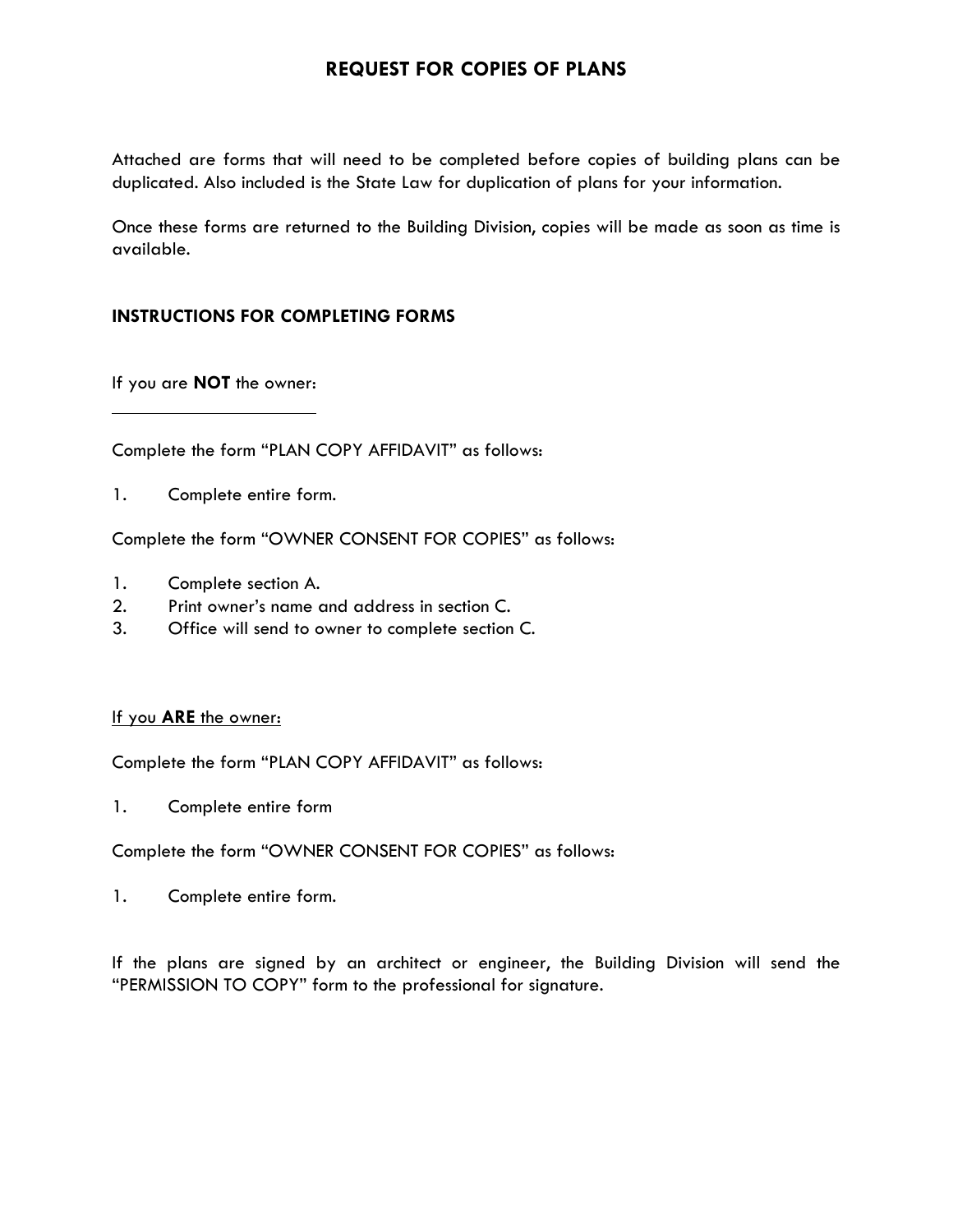# **CITY OF 5NL G5 BUILDING DIVISION**

# **PLAN COPY AFFIDAVIT**

I am requesting copies of plans for a structure located at and currently on file at the City of  $5$ ni  $\bigcup$  Building Division.

I acknowledge and agree to the following conditions per Health and Safety Code Section 19851, regarding the use of these copies:

- 1. The copy of the plans shall only be used for the maintenance, operation, and use of the building.
- 2. Drawings are instruments of professional service and are incomplete without the interpretation of the certified, licensed, or registered professional of record.
- 3. Subdivision (a) of Section 5536.25 of the Business and Professions Code states that a licensed architect who signs plans, specifications, reports, or documents shall not be responsible for damage caused by subsequent changes to, or use of, those plans, specifications, reports, or documents where the subsequent changes or uses, including changes or uses made by state or local governmental agencies, are not authorized or approved by the licensed architect who originally signed the plans, specifications, reports, or documents, provided that the architectural service rendered by the architect who signed the plans, specifications, reports, or documents was not also a proximate cause of the damage.

| <b>Print Name:</b> | Signature: |       |  |
|--------------------|------------|-------|--|
| Address:           | Phone:     | Date: |  |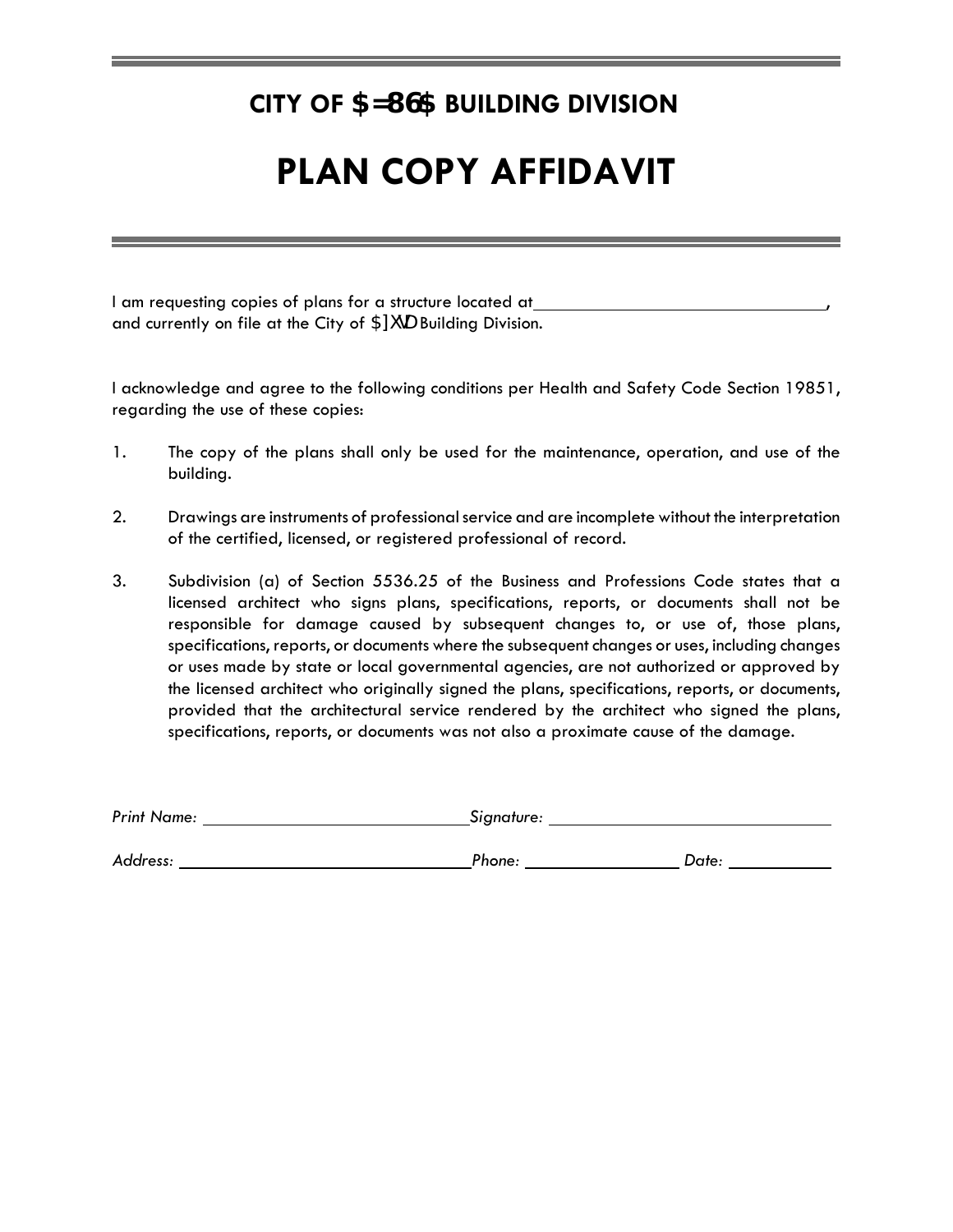## **CITY OF 5NLGS BUILDING DIVISION**

# **OWNER CONSENT FOR COPIES**

#### **SECTION A**

Please provide copies of plans for structures at

to .

 *(address)*

 *(name)*

#### **SECTION B**

**Owner of Structure(s)**

I, the undersigned, attest that I am the owner of the structure at the above address, and I hereby consent to the City of  $5N$   $QJ$  Building Division to provide copies of the plans to the person noted above.

#### **Governing Body for Common Interest Development**

I, the undersigned, attest that: (1) I am a representative of the board of directors or governing body of the association established to manage the common interest development of which the structure at the above address is part; (2) I have the authority to sign this Owner Consent for Copies on behalf of such board of directors or governing body; and (3) the board of directors or governing body consents to the City of Azusa Building Division providing copies of the plans to the person noted above.

#### **SECTION C**

| Owner's Name:     | Address:                        |  |
|-------------------|---------------------------------|--|
| Owner's Signature | Date:                           |  |
| Title:            | (representative of association) |  |

Please return this form to the City of  $5$ ni  $dJ$ Building Division at  $8\%$  9:  $CCH$ ) (6) X,  $5$ ni  $dJ\bar{z}$ 75 - %+\$&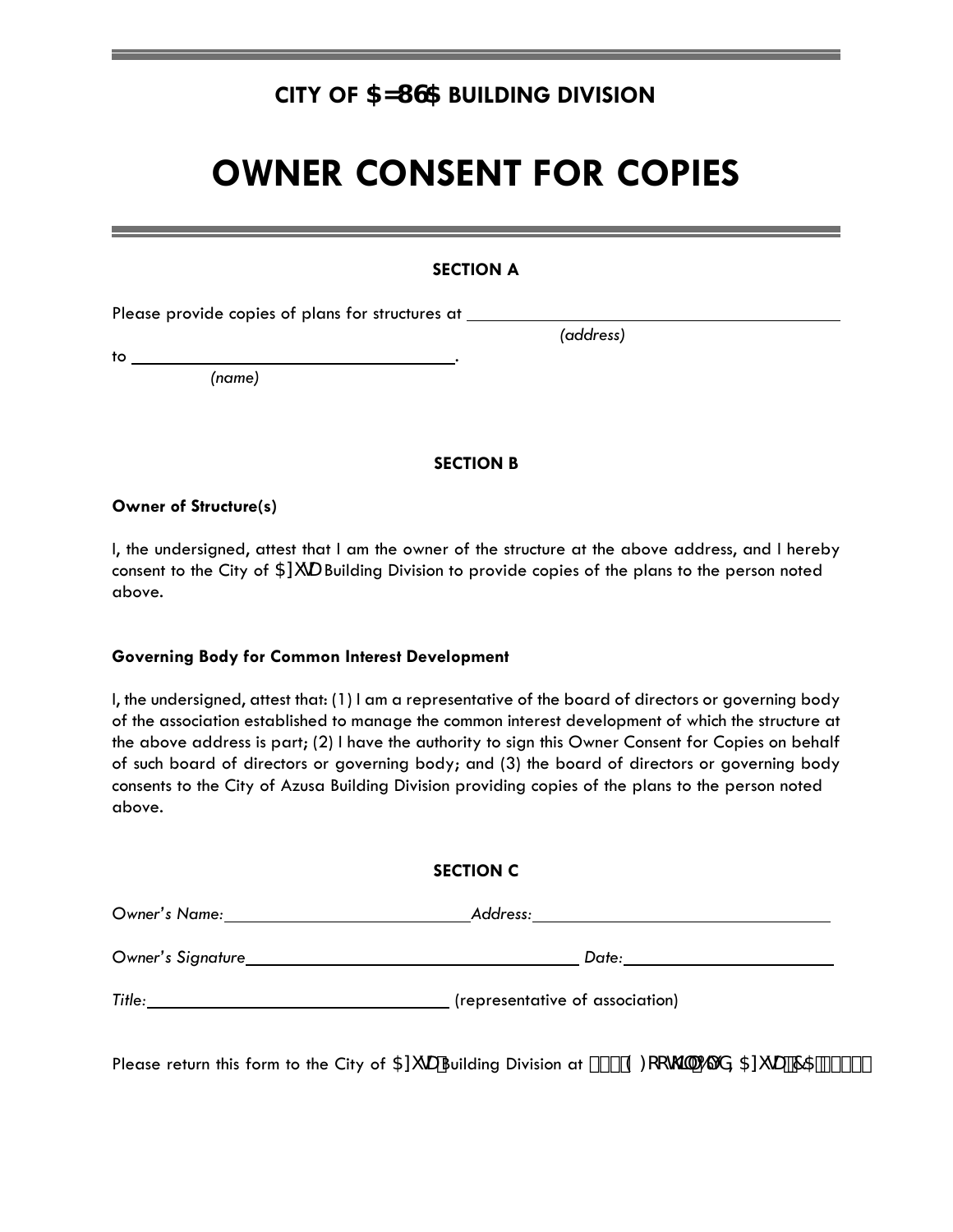## **CITY OF 5NL G5 BUILDING DIVISION**

# **PERMISSION TO COPY**

*(Certified, Licensed, or Registered Professional)*

*Subject:*

(*address)*

The City of 5n GU Building Division has received a request (see attached affidavit) to provide copies of plans, documents, or calculations for a structure at the subject address that were stamped and/or signed by .

Per Health and Safety Code Section 19851, we are requesting your permission to provide copies to the applicant. The applicant has agreed to use the document in accordance with the terms of the enclosed affidavit. A copy of Health and Safety Code Section 19851 has been included for your reference.

Please sign below, indicating your permission for the Building Division to provide copies to the applicant. We must have your response within 30 days of receipt of this request. If you are unable to respond to this request within the 30 days due to serious illness, travel, or other extenuating circumstances, please contact the City of 5ni  $dJ$  Building Division at (\*&\*), %&-) & (.

*Print Name: Date:* 

*Signature:* 

Please return this form to the City of  $5$ ni  $\mu$  Building Division,  $\&\%$  'Augh:  $\cch$ )' 6) X"  $5$ ni  $\mu$ , California,  $9\%$ \$&, as soon as possible or fax to  $({}^{\star}\&^{\star})$  ' ' (!)  $({}^{\star}($ .